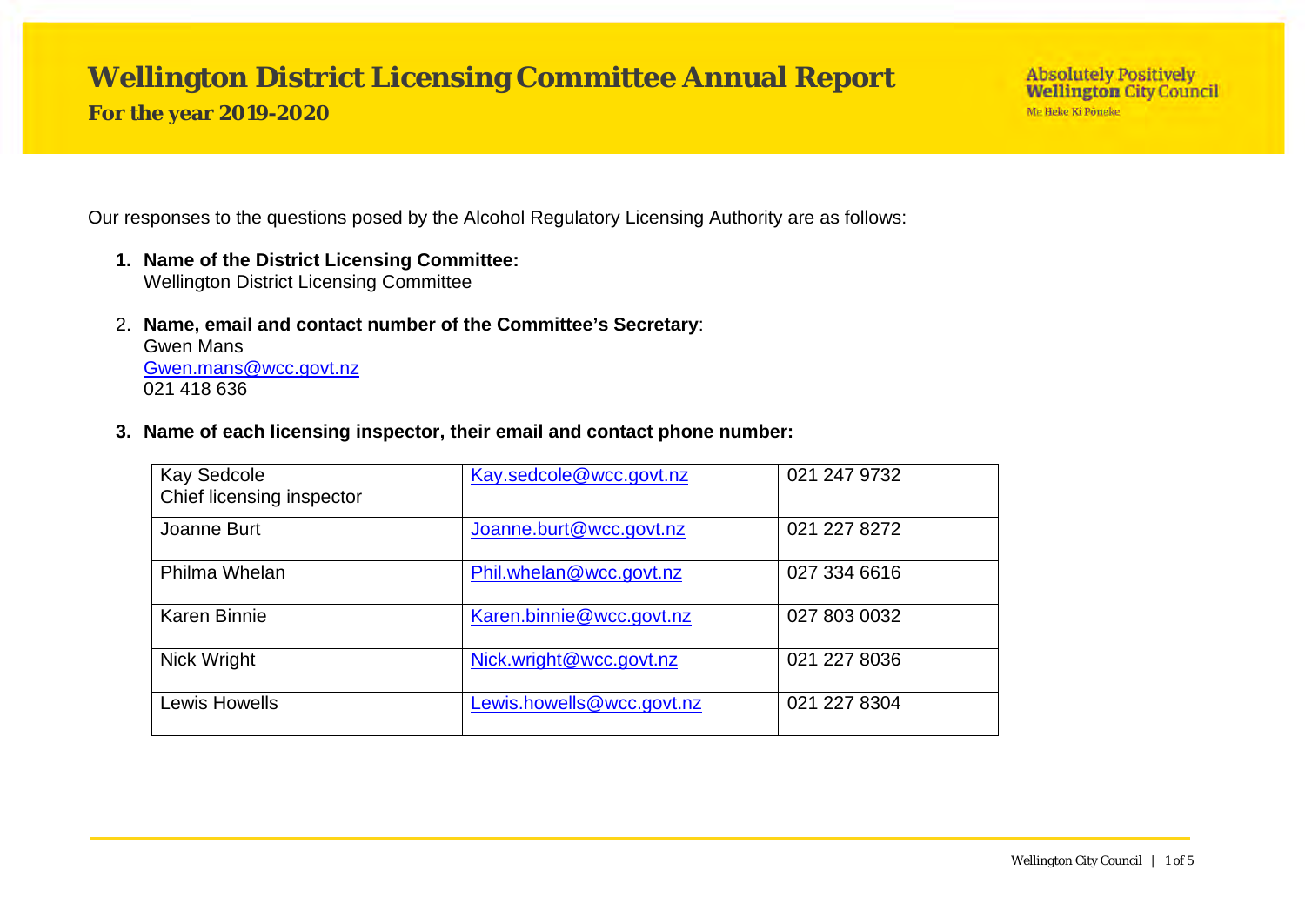**4. The following data relates to the number of licences and managers certificates issued and refused by the Wellington District Licensing Committee in the 2019-2020 financial year:**

*Note: the 2019-2020 financial year runs from 1st July 2019 to the 30th June 2020*

#### **Licenses 2019-2020**

**Number of on-licences issued by the Committee:** 65

**Number of applications for on-licences refused by the Committee:**  $\Omega$ 

**Number of off-licences issued by the Committee:** 16

**Number of applications for off-licences refused by the Committee:** 1

**Number of club licences issued by the Committee:**

2

**Number of applications for club licences refused by the Committee:**  $\Omega$ 

#### **Managers certificates 2019-2020**

**Number of managers certificates issued by the Committee:** 587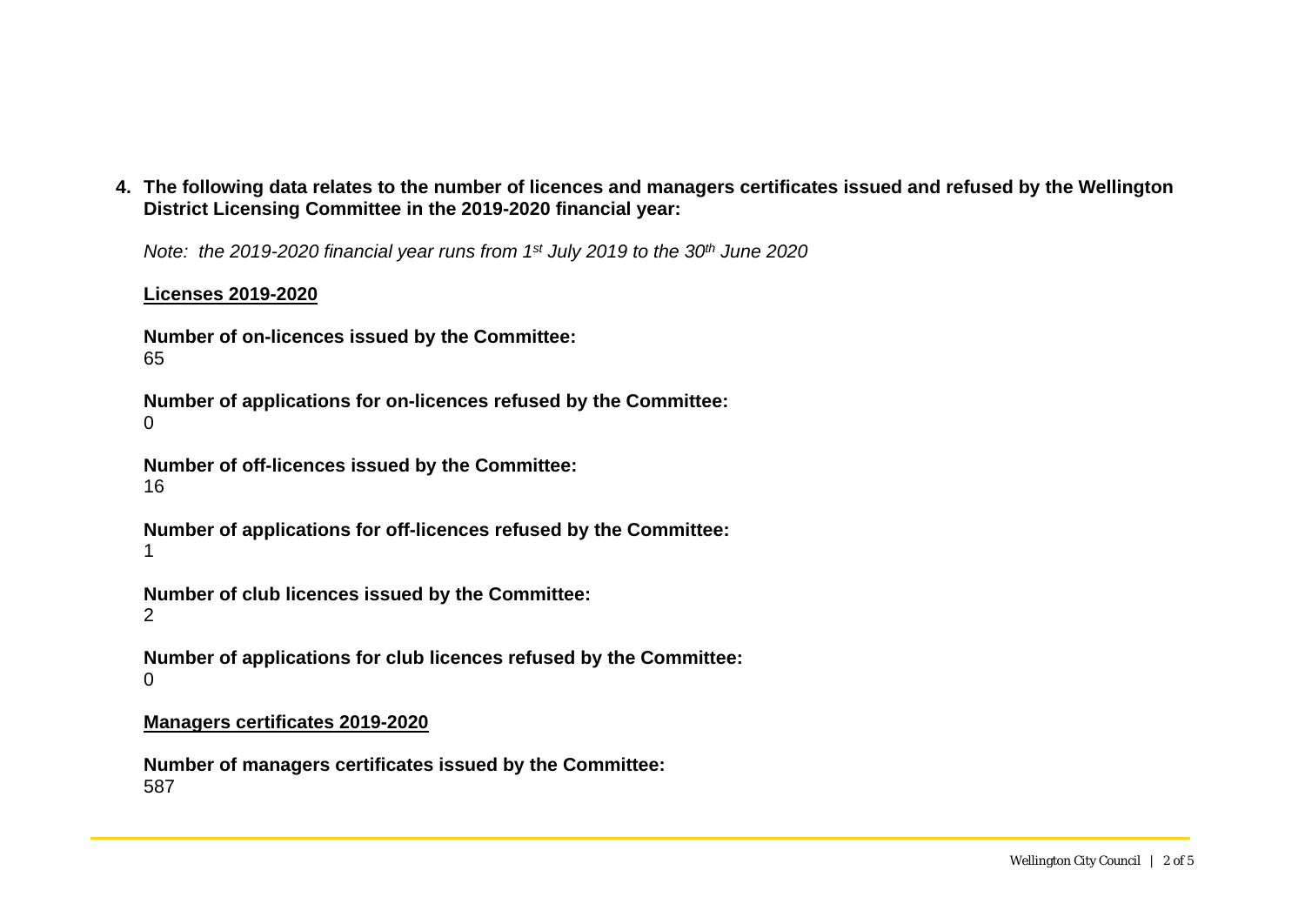**Number of applications for managers certificates refused by the Committee:** 1

**Number of manager certificate applications that were withdrawn:** 3

#### **Licence renewals 2019-2020**

**Number of licence renewals issued by the Committee:** 190

**Number of applications for licence renewals refused by the Committee:**  1

#### **5. Commentary on any changes or trends in the Committee's workload in 2019-2020:**

There have been no significant changes in the DLC workload when compared to previous years

#### **6. Commentary on any new initiatives the Committee has developed /adopted in 2019-2020:**

When this Report was presented to Council there was some discussion around Council's concern about the expense and expertise needed for communities to be involved in the alcohol licensing process.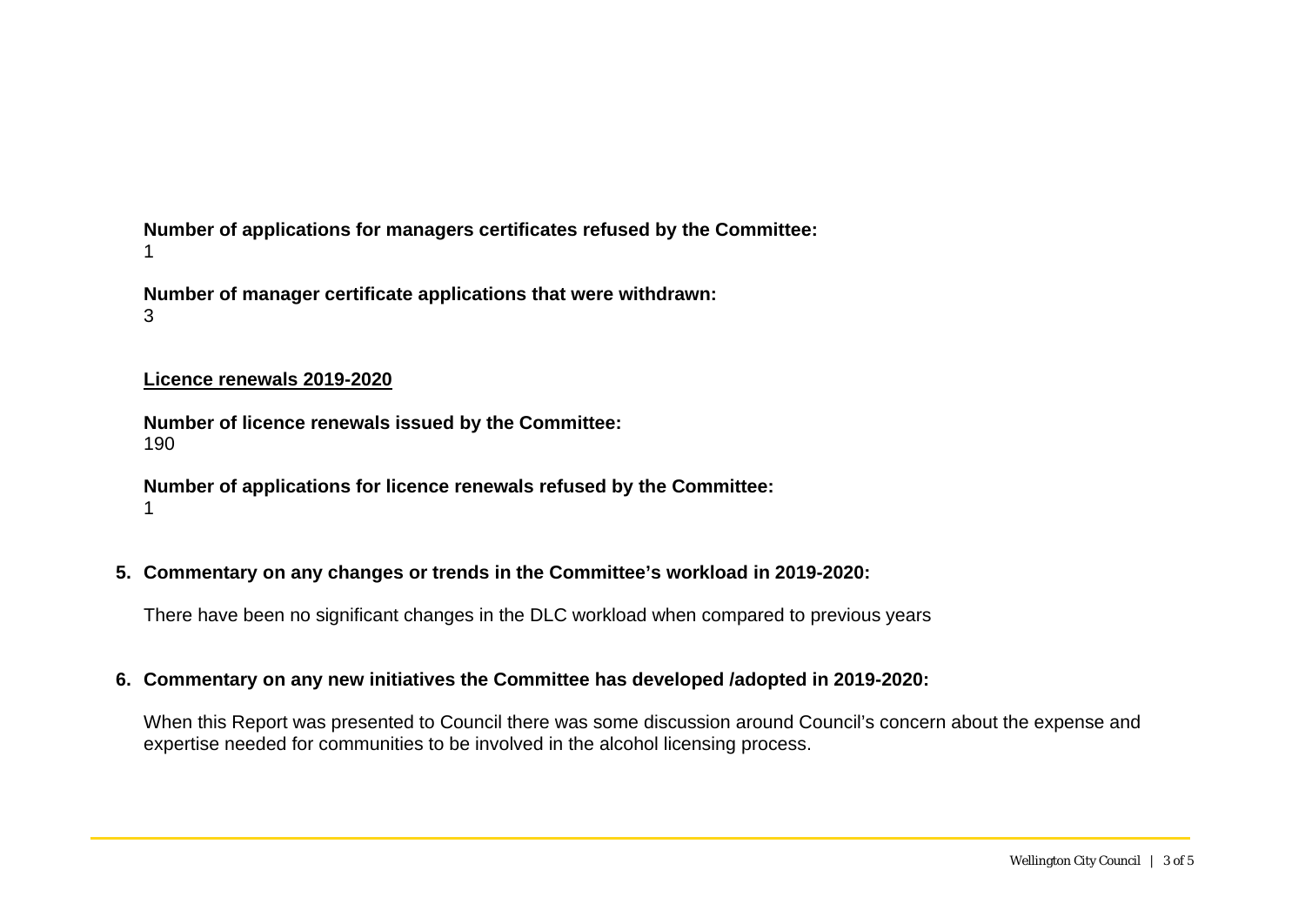DLC Chairs have been working on developing best practice to ensure that public objectors are treated in a consistent way. The Secretary to the DLC has been collaborating with a representative from the Health Promotion Agency who are funding a project to make public participation in alcohol licence applications more transparent and less intimidating. This has been via a review of information on Wellington City Council's website and determining the best way to inform the public when a licence application has been submitted.

## **7. Local Alcohol Policy:**

Wellington City Council does not have a local alcohol policy

# **8. Commentary on the manner in which COVID-19 has impacted on DLC operations:**

- During the lockdown period we were unable to hold any hearings
- We saw a drop off in the number of specials being processed as events were cancelled
- We noticed an increase in off licence applications as premises sought alternative ways to keep their business afloat (through online delivery options)
- Due to the pandemic response legislation a backlog of applications were unable to be processed, as the reporting times for the police and the Medical Officer of Health were extended.

# **9. Commentary on the ways in which the Sale and Supply of Alcohol Act 2012 is achieving it's object:**

#### *The object of the Act is that:*

- *a) The sale, supply and consumption of alcohol should be undertaken safely and responsibly; and*
- *b) The harm caused by the excessive or inappropriate consumption of alcohol should be minimised.*

The Act is achieving its objective through enabling community participation in the licensing application process. We have observed a growing increase in the number of public objections to applications. This has resulted in a small number of